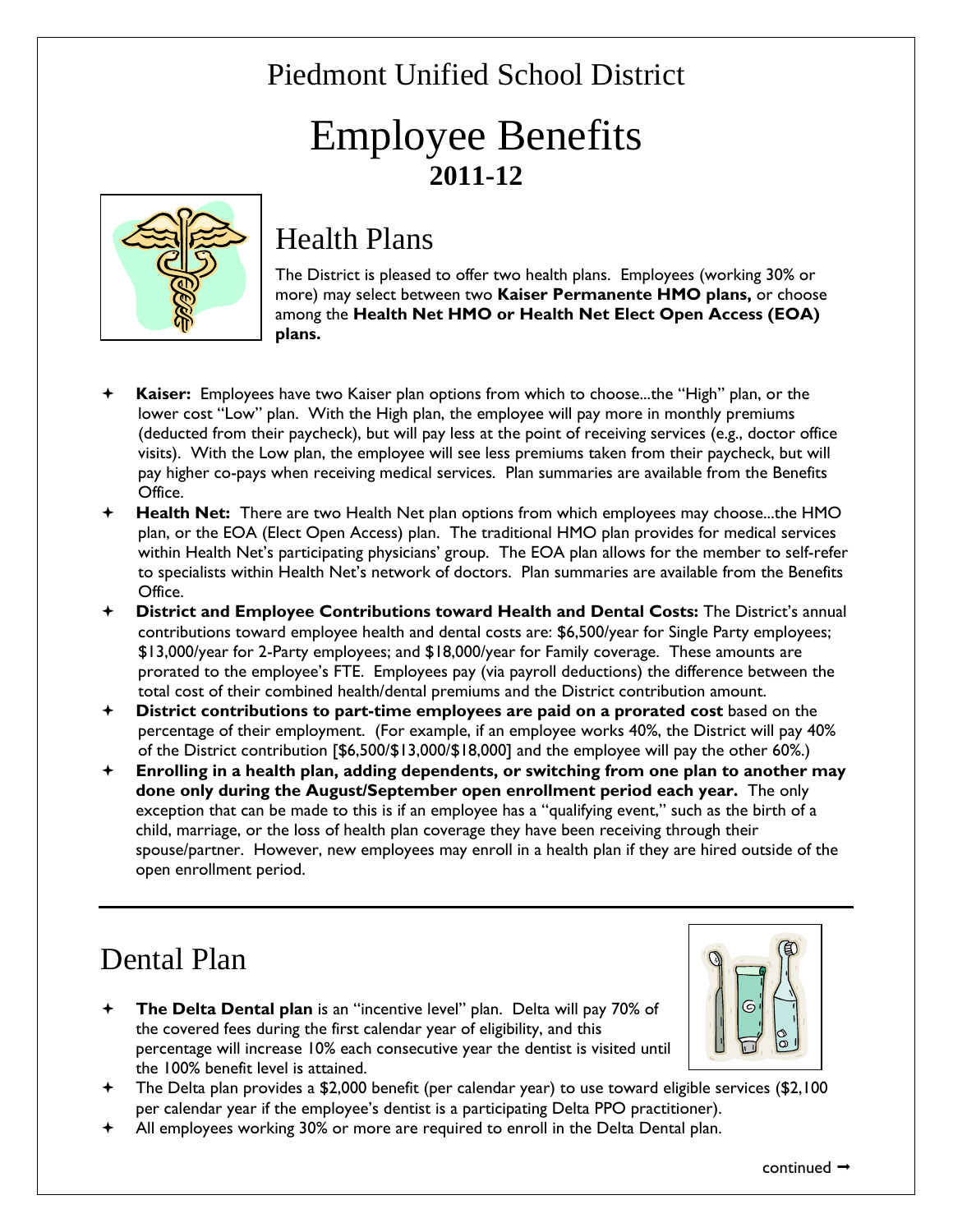# Vision Plan

(a Supplemental Benefit paid by the employee)

 All employees have the option to enroll in an affordable Vision policy with **Vision Service Plan (VSP)**. Employees may enroll for single, two-party, or family coverage at their own cost via payroll deductions. There are no District contributions toward this plan.



 Enrollment in this plan may be done only during the September open enrollment period each year (with the exception of a qualifying event such as new employee; birth of a child, marriage, etc.).



### When do the Health, Dental, and Vision Plan benefits start? J.

- If an employee begins employment on or before the  $15<sup>th</sup>$  of the month, then health, dental, and vision plan benefits begin on the first day of the following month.
- If an employee begins employment after the  $15<sup>th</sup>$  of the month, then health, dental, and vision benefits begin approximately 1½ months later.

# Sick Leave

### **Certificated Employees – Sick Leave**

- -- Certificated employees accrue 11 days sick leave per year. Unused sick leave accrues from school year to school year.
- -- Refer to the APT contract regarding the allowable use of sick days as well as differential pay during an extended illness leave.
- 
- -- Teachers do not pay into State Disability Insurance (SDI) and therefore are not eligible for benefits through SDI.

### **Classified Employees – Sick Leave**

- -- Classified employees accrue sick leave days based on their employment: Ten month employees earn 10 days per year; eleven month employees earn 11 days per year; and twelve month employees earn 12 days per year. Unused sick leave accrues from school year to school year.
- -- Refer to the CSEA contract regarding an extended leave option that may be used after all sick leave has been exhausted. An extended leave is coordinated with State Disability Insurance (SDI).

### **Long Term Disability (all employees)**

-- All employees have the option of enrolling in an affordable Long Term Disability (LTD) income protection policy through **American Fidelity**. This LTD plan is optional and therefore paid by the employee. (See additional information on this plan under "Other Employee-Paid Supplemental Benefits" on the following page.)

continued  $\rightarrow$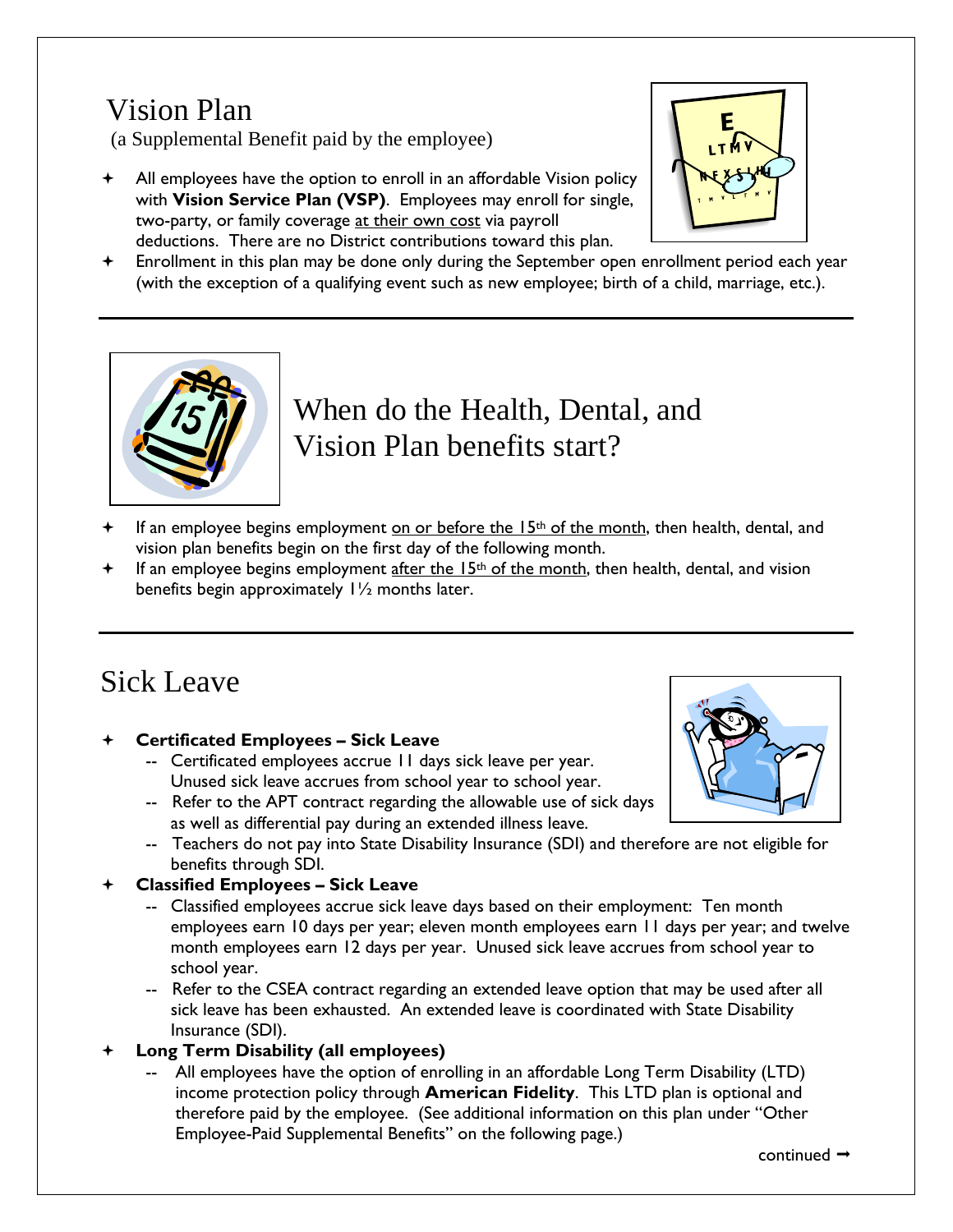# The Popular "125 Flex Plan"

 **The 125 Flex Plan, offered through American Fidelity**, allows employees to pay for specific out-of-pocket expenses with pre-tax dollars. This includes Unreimbursed Medical (URM) expenses, Dependent Care (DC) costs, and/or Kaiser or Health Net insurance premiums being deducted from employees' paychecks.



- **For Kaiser or Health Net premiums:** Employees' monthly payroll contributions toward their health insurance may be "flexed." This means that employees can "pretax" the paid portions of their health insurance premiums to save tax dollars on their paychecks. To enroll in this money-saving benefit, employees must meet individually with the District's American Fidelity representative who will be at each school site in early September.
- **For the Unreimbursed Medical (URM) and Dependent Care (DC) Plans:** The employee specifies a dollar amount to deduct from their payroll and their gross pay for income tax purposes is then reduced by that amount, thereby reducing the amount of taxes paid. The monies that are deducted from the employee's paycheck are set aside in a special American Fidelity account to pay for qualified URM and/or DC expenses.
- **This is a "use it or lose it" plan**, so employees should review this valuable option carefully with the District's American Fidelity representative in September each year.
- Enrollment is offered only during the September open enrollment period for each Plan Year, which always runs from October 1st through September 30th.

#### **Remember, you must make an appointment to meet with the American Fidelity representative to enroll in the 125 Flex Plan**.

*Look for a sign-up sheet at your school site in August/September.* 



# Other Employee-Paid Supplemental Benefits

This listing describes a selection of optional benefit products and services which are available to employees at their own cost.

### **Long Term Disability (LTD)**

Offered to the District's employees through **American Fidelity,** this Long Term Disability plan provides income protection in the event an employee experiences a long term illness or disability. After a specified time period into the illness or disability, the qualifying employee would receive disability payments to augment their income. This LTD plan is optional and therefore paid by the employee. Enrollment for this plan is available at any time (it is not limited to the September open enrollment period). This plan is designed for educators and is "portable," which means that if you leave employment with Piedmont USD you can "take" the policy with you to most other school districts in California.

#### **Life Insurance**

Whole life and term life insurance policies are offered to the District's employees through **American Fidelity** and **Prudential Life.** Life insurance plans can provide your family with ready money to help with sizeable expenses such as house and car payments, and paying for your children's education. These policies are optional and therefore paid by the employee. You may enroll in these plans at any time (enrollment is not limited to the September open enrollment period). Both of these policies are portable, which means that if you leave employment with Piedmont USD you can "take" the policy with you.

continued  $\rightarrow$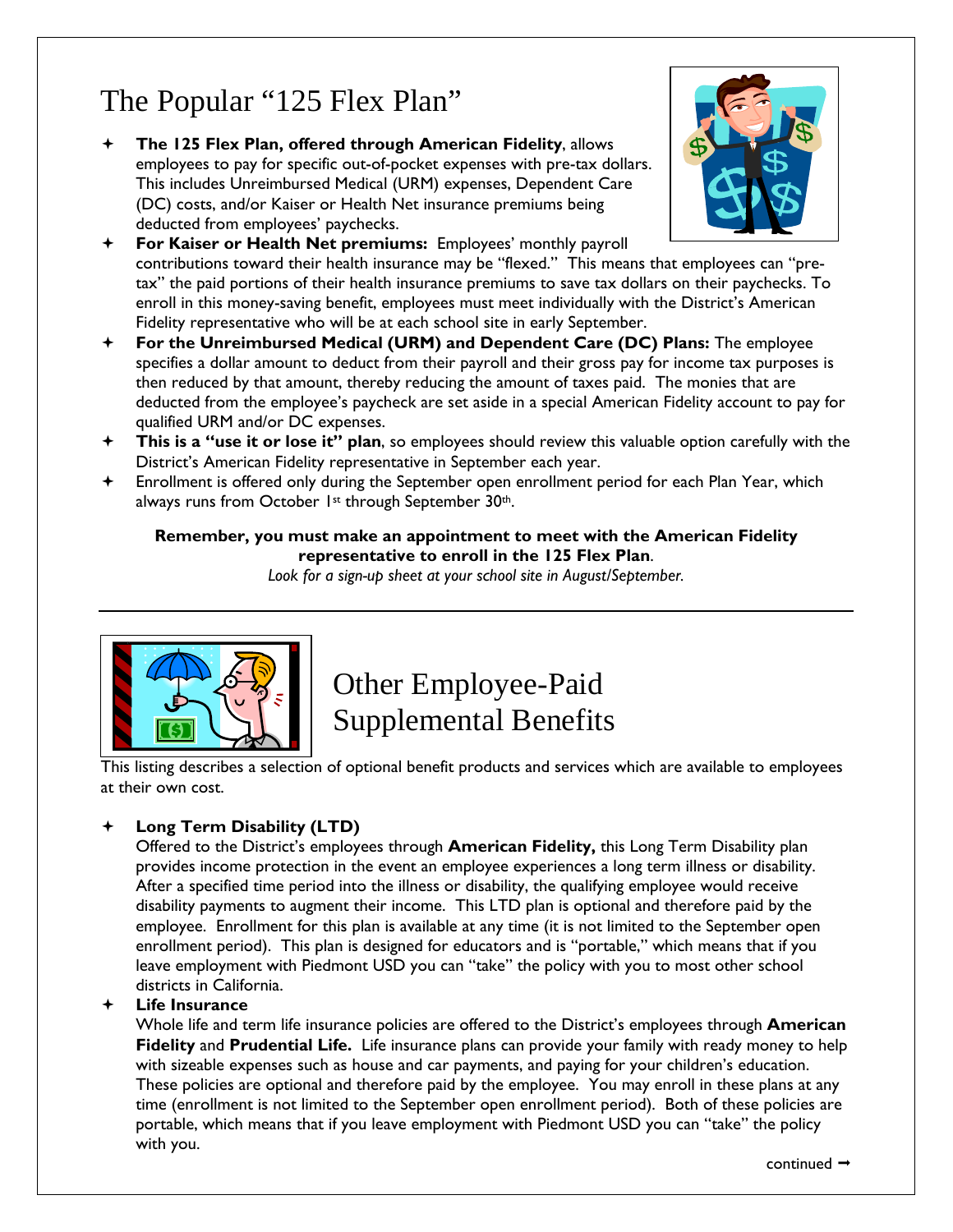### **Other Employee-Paid Supplemental Benefits (continued)**

#### **Accident Protection Insurance**

This plan provides protection against the high costs associated with accidental injury and death with **American Fidelity's** limited benefit Accident Only insurance policy. This plan is optional and therefore paid by the employee. You may enroll in this plan at any time (it is not limited to the September open enrollment period).

 **Cancer Protection Insurance** Cancer Protection is offered to the District's employees through **American Fidelity** and provides coverage for expenses related to cancer treatment. This plan is optional and therefore paid by the employee. You may enroll in this plan at any time (enrollment is not limited to the September open enrollment period).



### Saving for your retirement via State Pension Plans

As defined by state law, the District contributes a set percentage of Certificated and Classified employees' monthly compensation toward retirement pensions. All employees contribute a set amount of their monthly payroll toward their state pension plan, as well. These amounts are shown below.

### **Certificated Employees:**

Employer contribution to CalSTRS: **8.25%** Employee contribution to CalSTRS: **8.0%** (No employer contribution to Social Security)

 **Classified Employees:**  Employer contribution to CalPERS: **10.9%** Employee contribution to CalPERS: **7.0%**

Employer contribution to Social Security: **6.20%** Employee contribution to Social Security: **6.20%**

 Saving for your retirement via Tax Sheltered Annuities (403[b] Plans and 457 Plans)



**Consider "the gap" between what you will receive from your state retirement pension (see above), the rising cost of living, and what you may need to supplement your CalSTRS or CalPERS pension income.** 

- Enrolling in a 403(b) Plan or a 457 Plan (also referred to as TSAs, or Tax Sheltered Annuities) via payroll deductions allows an employee the opportunity to save and receive a pre-tax benefit and to ultimately supplement their retirement pension.
- Contributions are deducted from the employee's gross pay, which reduces their taxable income. Income taxes are paid when disbursements begin in retirement.
- Employees may enroll in a 403(b) Plan, a 457 Plan, or make changes (increase or decrease the amount being deducted from their paycheck) to their TSA account at any time during the school year.
- A listing of District-approved 403(b) Plan and 457 Plan vendors is available in the Benefits Office.